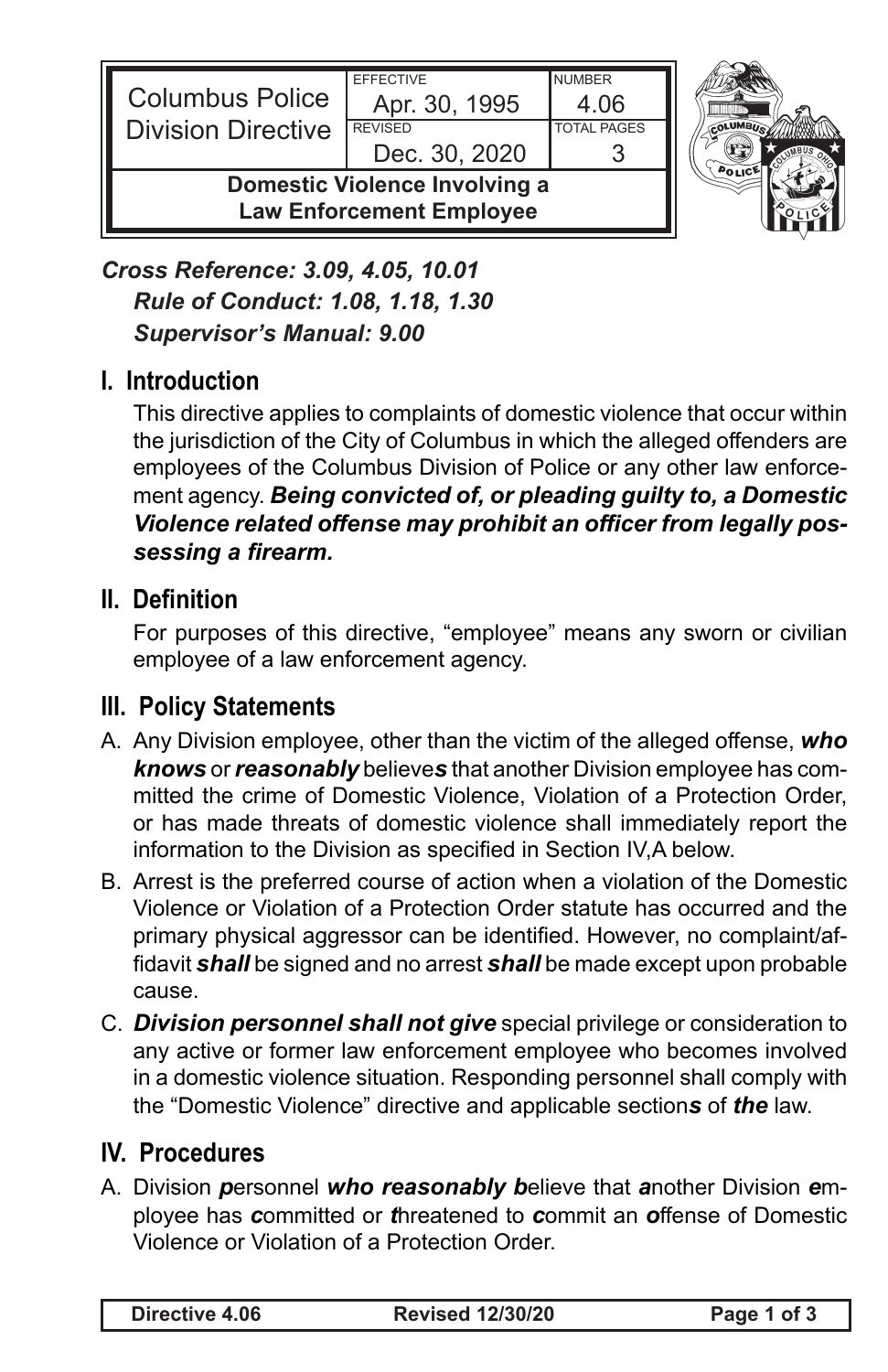1. Non-Supervisory Personnel

Immediately report the information to a Division supervisor.

- 2. Supervisory Personnel
	- a. Immediately contact the Internal Affairs Bureau (IAB) Duty Responder or IAB Duty Desk personnel and relay the information.
	- b. Cause a letter of information detailing the circumstances to be forwarded through the alleged offender's chain of command to IAB.
- 3. All Personnel

If the incident is presently occurring or if the threats of domestic violence are of an immediate occurrence, immediately *notify* the Communications Bureau.

- B. Domestic Violence Calls Involving a Division Employee or Former Division Employee as the Alleged Offender
	- 1. Communications Bureau Personnel
		- a. Advise a Communications Bureau supervisor of the incident.
		- b. If the location of the incident is within the City of Columbus, dispatch sworn personnel, including an on-duty Patrol supervisor, to the scene.

Note: When the alleged offender is a Division employee, the responding sworn supervisor should be of a higher rank than the alleged offender.

- 2. Communications Bureau Supervisor
	- a. If the location of the incident is not within the City of Columbus, notify and request the appropriate law enforcement agency respond to the scene.
	- b. If the alleged offender is a Division employee, forward a letter of information detailing the incident and response through the involved personnel's chain of command to IAB.
	- c. If notified of an arrest or charges filed against a Division employee, ensure the required emergency notifications are made.
- 3. First Responding Sworn Personnel

Request a sworn supervisor respond to the scene, if one was not previously dispatched.

- 4. Responding Sworn Supervisor
	- a. If the alleged offender is a Division employee who is present and is arrested:
		- (1) Notify a Communications Bureau supervisor.
		- (2) If the alleged offender is a sworn employee:
			- (a) Relieve sworn personnel *from assignment.*
			- (b) Advise sworn personnel where to initially report for duty pending further notification by the chain of command.